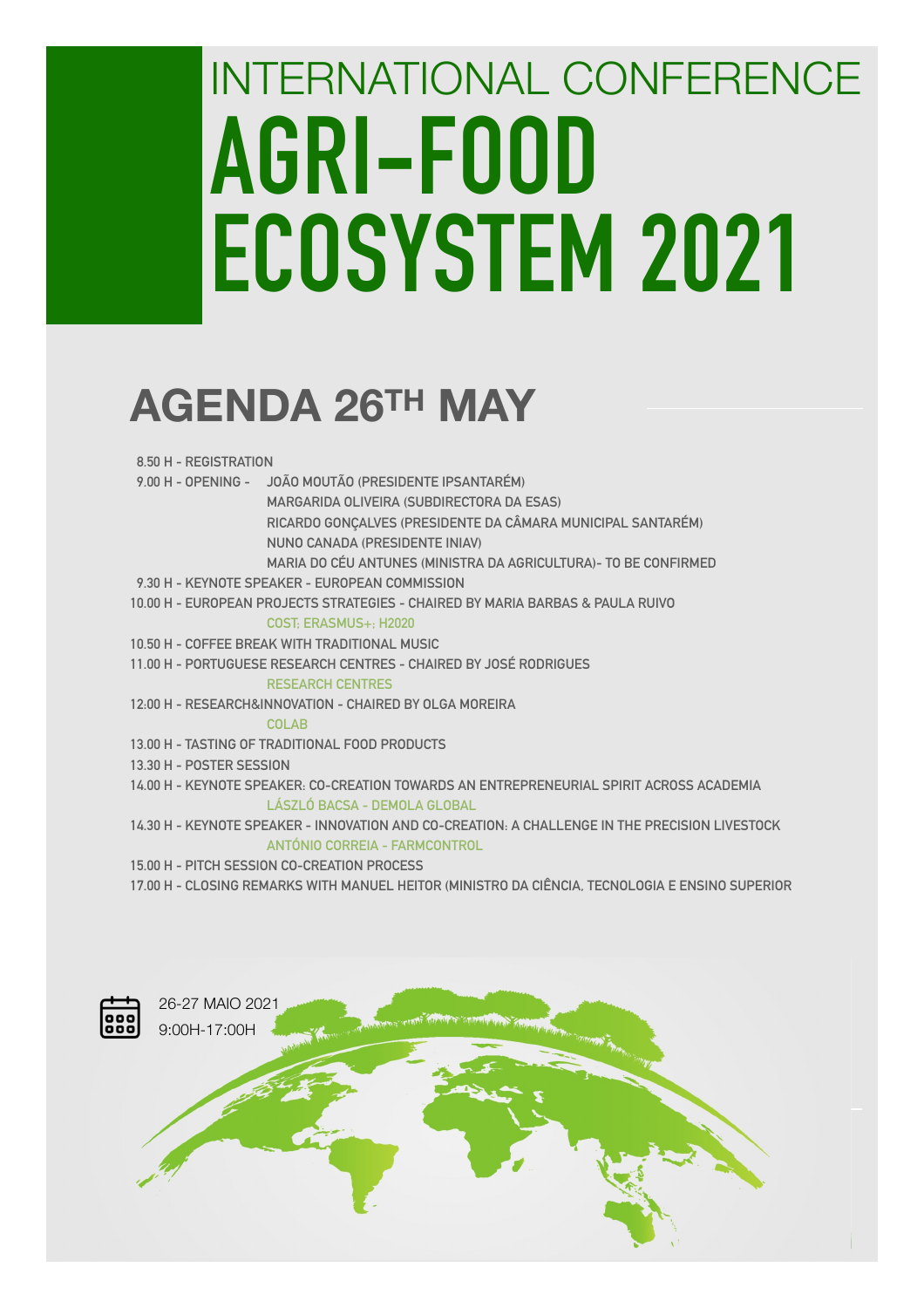# INTERNATIONAL CONFERENCE **AGRI-FOOD ECOSYSTEM 2021**

### **AGENDA 27TH MAY**

- **9.30 H RESEARCH WORKSHOP** 
	- **RESEARCH&ENTERPRISE: CREATING VALUE FROM RESEARCH AND INNOVATION PROJECT PRESENTATIONS**
- **10:30 H YOUNG AND SENIOR RESEARCHERS OVERVIEW**
- **11.00 H COFFEE BREAK WITH TRADITIONAL MUSIC**
- **11.30 H RESEARCH WORKSHOP**

#### **RESEARCH&ENTERPRISE: CREATING VALUE FROM RESEARCH AND INNOVATION PROJECT PRESENTATIONS**

- **12:30 H YOUNG AND SENIOR RESEARCHERS OVERVIEW**
- **13.00H BEST POSTER AWARDS**
- **13.30 H TASTING OF TRADITIONAL FOOD PRODUCTS**
- **14.30H FINAL PRESENTATION OF THE 2ND BUSINESS IDEAS COMPETITION AGRICULTURE, FOOD, SUSTAINABILITY AND VALORISATION OF ENDOGENOUS RESOURCES**

**ADAPTATION TO CLIMATE CHANGE AND THE TRANSITION TO AN INCLUSIVE CLIMATE-NEUTRAL SOCIETY REQUIRES DEEP CHANGES IN AGRI-FOOD SYSTEMS.** 

**THE AGRI-FOOD ECOSYSTEM CONFERENCE AIMS TO PROMOTE THE EUROPEAN RESEARCH AND INNOVATION STRATEGY TO BOOST THE ECOLOGICAL SUSTAINABLE TRANSITION OF AGRI-FOOD SYSTEMS. IT WILL DISSEMINATE PRACTICES, INITIATIVES AND POLICIES IN THE FIELD OF RESEARCH AND INNOVATION, DISCUSS THE DEVELOPMENT OF INSTITUTIONAL PARTNERSHIPS AND BUSINESS COOPERATION, ACCESS TO INNOVATION AND NEW BUSINESS OPPORTUNITIES, IN THE FRAMEWORK OF THE FARM TO FORK AND BIODIVERSITY 2030 STRATEGIES.**